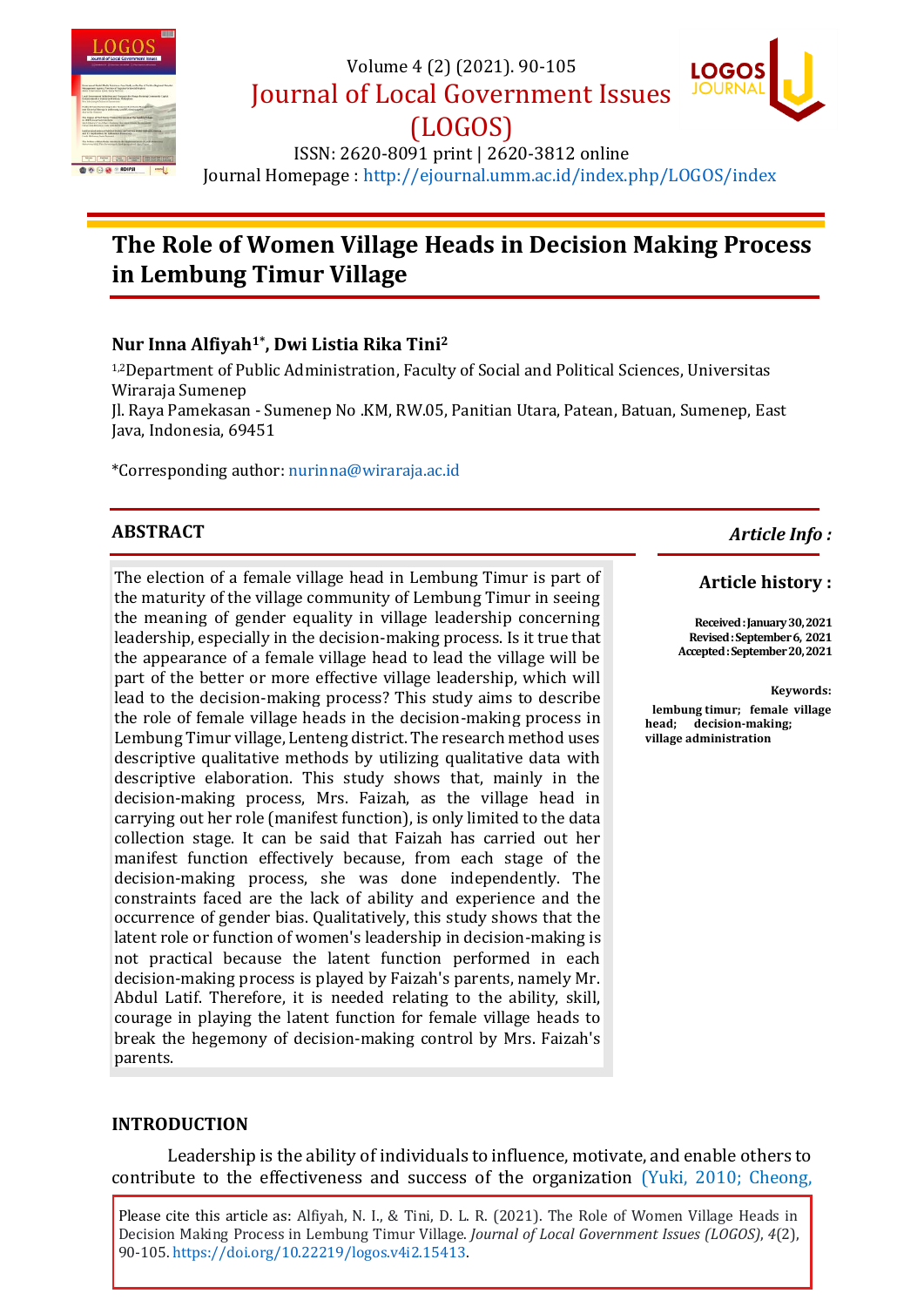[Yammarino, Dionne, Spain, & Tsai, 2019;](#page-13-0) [Gardner, Karam, Alvesson, & Einola, 2021;](#page-13-1) [By,](#page-13-2)  [2021\)](#page-13-2). The primary key to success in leadership is respect for the leader [\(Rudolph, Katz,](#page-15-1)  [Ruppel, & Zacher, 2020\)](#page-15-1) so that compliance can be built [\(Garfield, 2019;](#page-13-3) [Behrendt, Matz,](#page-13-4)  [& Göritz, 2017\)](#page-13-4). From this understanding of leadership, it can be concluded that the success of efforts to achieve organizational goals is determined by the existing leadership [\(Ford, Harding, Gilmore, & Richardson, 2017;](#page-13-5) [Rudolph et al., 2020\)](#page-15-1), including when the crisis is in progress [\(Post, Latu, & Belkin, 2019\)](#page-14-0). In addition, in every organization, a leader is responsible for making decisions, but that does not mean that in carrying out the task of making decisions, a leader is alone without the help of others [\(Anthony &](#page-13-6)  [Antony, 2017;](#page-13-6) [Rosenhead, Franco, Grint, & Friedland, 2019\)](#page-15-2). In the decision-making process, a leader includes as many subordinates as possible and all levels of people in his environment so that decisions taken and mutually agreed upon can run well [\(Louis, 2015;](#page-14-1) [Ospina, Foldy, Fairhurst, & Jackson, 2020\)](#page-14-2).

Leadership does not include gender as a requirement, but rather how to characterize a person to become an ideal leader [\(Harmer, Savigny, & Ward, 2017\)](#page-14-3). In Indonesia, research shows that women's leadership is quite successful [\(Da Meisa &](#page-13-7)  [Anzari, 2021\)](#page-13-7), although it is undeniable that patriarchism remains one of the biggest obstacles [\(Hamka, 2016;](#page-14-4) [Sihidi, Khanifah, & Romadhan, 2019;](#page-15-3) [Muhajir, 2019\)](#page-14-5). The same thing happened in Australia, Australia's first national paid, which succeeded in carrying out reforms [\(Newsome, 2017;](#page-14-6) [Kakabadse, Tatli, Nicolopoulou, Tankibayeva, &](#page-14-7)  [Mouraviev, 2018\)](#page-14-7), in Canada, women's leadership in handling Covid-19 succeeded in controlling cases because of their strong resilience, emotion, and vulnerability [\(Cherneski, 2020\)](#page-13-8). The key is women's self-leadership [\(Bendell, Sullivan, & Marvel, 2019\)](#page-13-9) and, most importantly, media framing to educate the public about the irrelevance of gender in leadership qualities [\(Bendell et al., 2019\)](#page-13-9).

The development of the international world noted that there were important milestones that accelerated efforts to increase the position and role of women in decisionmaking or leadership. Among other things, by the stipulation of 1975 as the International Women's Year with the theme "Equality, Development, and Peace" and the period 1976- 1985 designated as the United Nations decade for women and the 1995 Beijing Declaration, which stated that "Accelerate the implementation and seek strategies for the advancement of women and remove all obstacles and barriers to the active participation of women in all areas of public and private life through various fields such as economic, social, cultural and political decision-making." It is a significant commitment of all countries, including Indonesia, to uphold equality between men and women in all areas of life.

Indonesia, as a democratic country and universally respects human rights, does not recognize gender discrimination. In terms of positive law (UUD 45), no single article prohibits a woman from becoming a public leader of government organizations from the executive, legislative, and judicial levels to the lowest government organization, namely the village government. Thus, the role of women in Indonesian politics is no longer a "new thing" or a "taboo."

According to the Executive Director of the Indonesia Business Coalition for Women Empowerment (IBCWE), Maya Juwita revealed that Indonesia was ranked the fourth country with the most female leaders globally with 37% [\(Handayani, 2021\)](#page-14-8). It is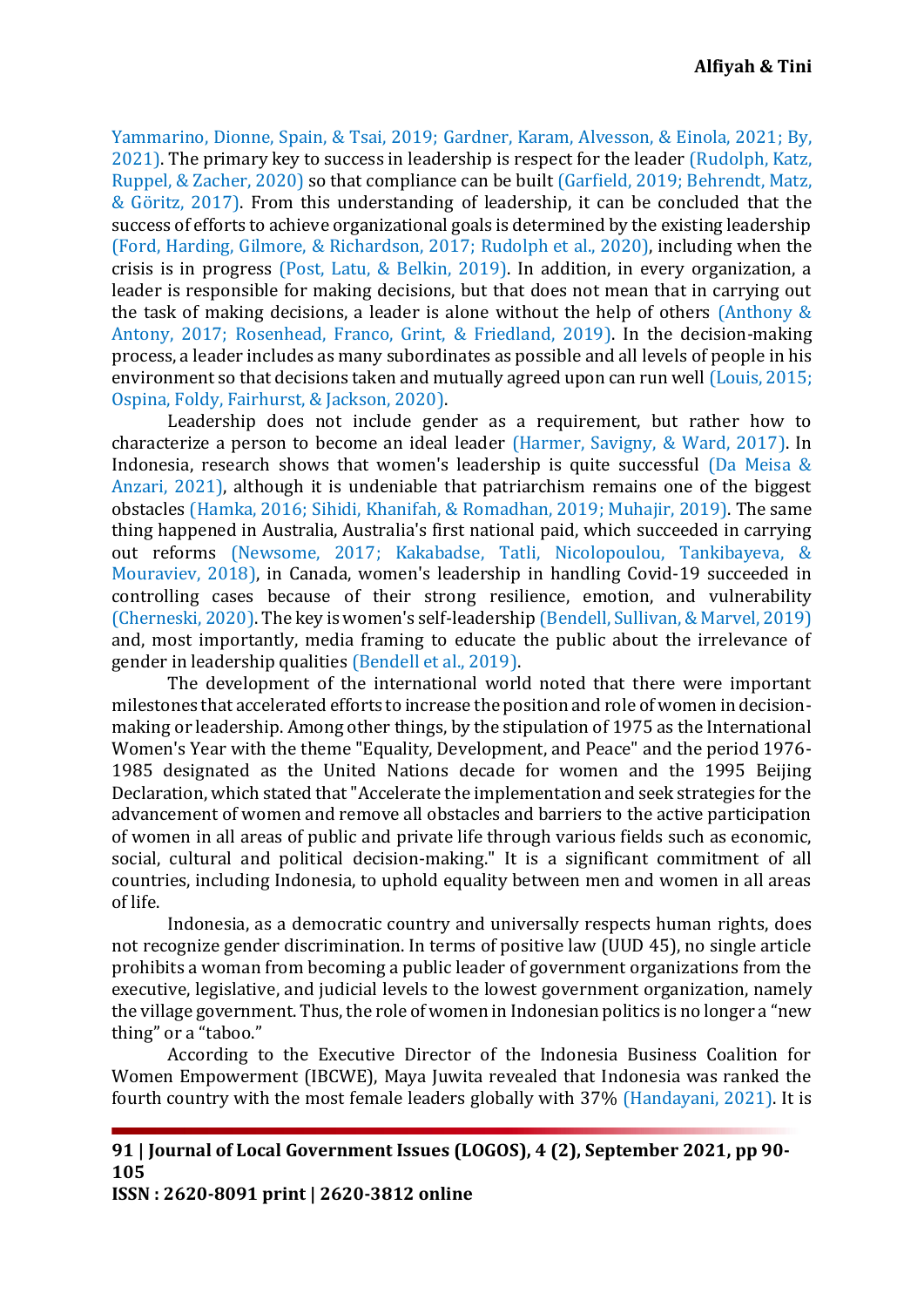evidenced by Indonesia being able to place women in strategic positions at various levels and sectors. At the central government level, out of 34 ministries, there are six ministries led by women, namely Minister of Foreign Affairs Retno Marsudi, Minister of Finance Sri Mulyani, Minister of Environment and Forestry Siti Nurbaya Bakar, Minister of Manpower Ida Fauziyah, Minister of Women's Empowerment and Child Protection Gusti Ayu Bintang Darmavati and the Minister of Social Affairs, Tri Rismaharini [\(Haryanti,](#page-14-9)  [2019\)](#page-14-9). At the regional level, such as East Java, it is led by a woman, namely Khofifah Indarparawansa. At the regency level, East Java is led by a woman, namely, Faida, Haryanti Sutrisno, Dewanti Rumpoko, Rukmini Buchori, Puput Trantiana Sari. The representation of women is also seen in Sumenep Regency, Madura, East Java, as seen from the representation of women in the legislature at 8 percent. Out of the 50 Sumenep DPRD, four of them are represented by women [\(Sumenep, 2020\)](#page-15-4). Even at the village government level, Sumenep Regency shows that many women have succeeded in holding positions in the public sector as female village heads. It can be seen during the inauguration of the elected Village Head (Kades) in the 2019 simultaneous Pilkades in Sumenep Regency at the Pendopo Agung Keraton, Sumenep, of the 266 elected village heads, 39 people who elected are women. In the 2019 simultaneous village head elections, women's representation reached 18 percent in the village head elections.

[\(Pratiwi, 2019\)](#page-14-10) sees that the 30% representation of women's representation in political parties is not based on efforts to strengthen women's roles but rather on formalities. It is also related that women's leadership is not necessarily pro to women's interests, as in Bojonegoro [\(Prasetiawan & Lis, 2019\)](#page-14-11). In the field of education, women were found to be successful in leading educational institutions, namely Madrasah Aliyah in Bone Regency [\(Zakiah, 2018\)](#page-15-5) in Islamic boarding schools [\(Prasetiawan & Lis, 2019\)](#page-14-11) and RA Nurus Salam Child-friendly schools, Sambirampak Kidul, Kotaanyar, Probolinggo [\(Baharun, Wibowo, & Hasanah, 2021\)](#page-13-10). In the field of village governance, several studies show how the leadership of female village heads works. In Ganting Village, Salo District, Kampar Regency, women's leadership as village heads who are intelligent, resilient, accountable, and innovative have succeeded in bringing progress [\(Ferta, 2020\)](#page-13-11), although amid a strongly patriarchal culture. In the village of Purworejo, from Wates Blitar, the leadership of the female village head was successfully accepted by the opposing group because of her proactive leadership [\(Nursholikah, 2016\)](#page-14-12). Similar findings also occurred in Bunder Village, Pamekasan Regency [\(Utaminingsih, Sabariman, & Riniwati, 2020\)](#page-15-6), Sumbermulyo Village, Bantul Regency [\(Asmara, 2020\)](#page-13-12),and Banjarsari Village, Malang Regency [\(Sari, 2021\)](#page-15-7). In contrast, in Lauran Village, the leadership of the female village head is weak due to the strong influence of interest groups and the strong patriarchal culture [\(Emanratu, 2021\)](#page-13-13). The patriarchal culture has indeed become the biggest scourge of women's leadership which also occurred in the village of Maliki Air, Sungai Penuh City [\(Saputra & Azmi, 2021\)](#page-15-8) and in Nahdatul Ulama (NU) [\(Anshor, 2008\)](#page-13-14).

Several previous studies generally looked at women's leadership in organizational structures and government institutions well. Women are considered to maintain a feminist character in leadership, such as being more nurturing to subordinates. Based on the previous research, there is still a scientific gap regarding the peculiarities of the form in the policy transition of male to female leaders. The majority of previous studies focused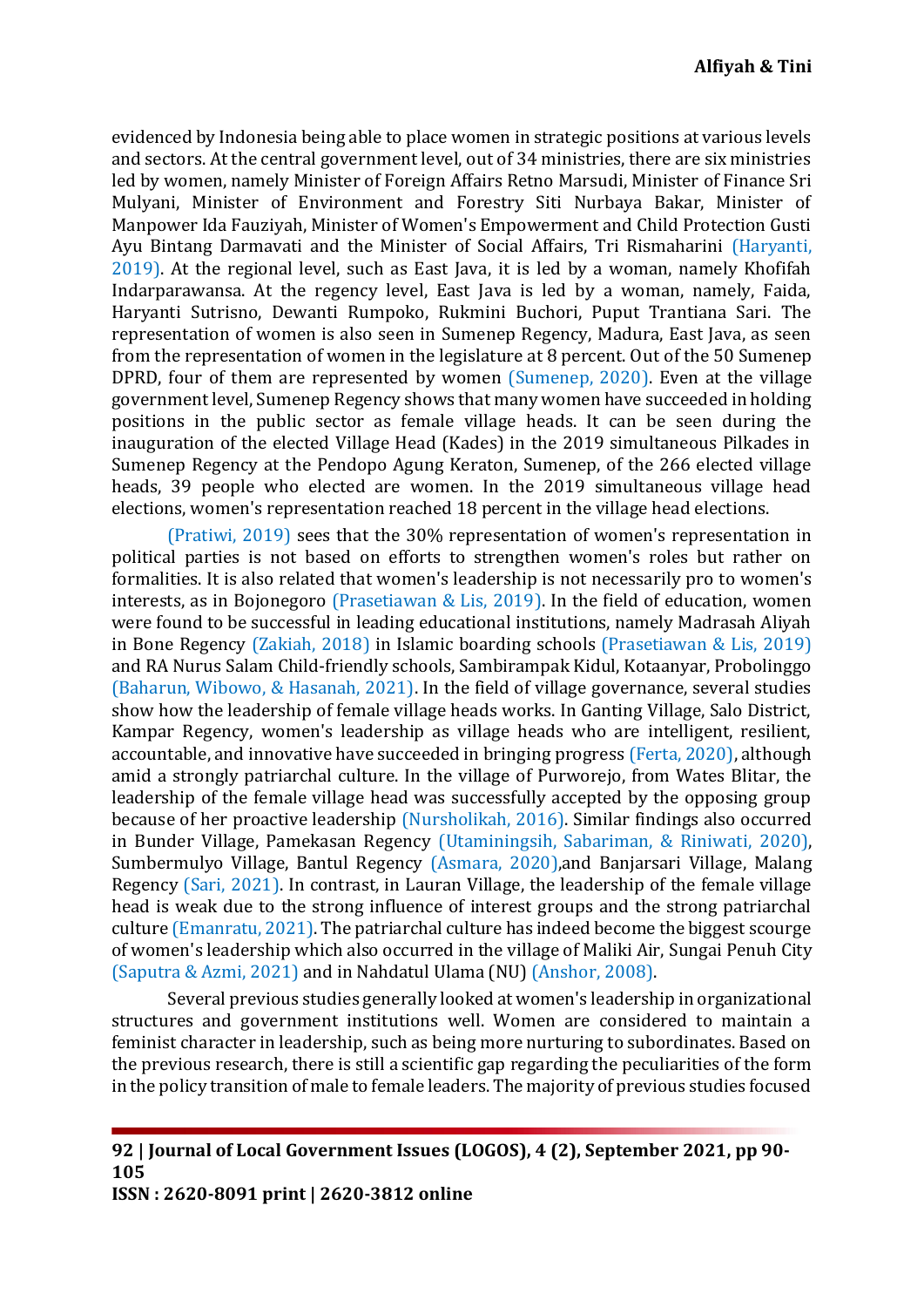on the character of leadership, but none specifically revealed the transformation of male leadership into female leadership, especially in decision-making and the resulting policies.

However, despite the practice of feminine values from female leaders, they are still a minority group that tends to be subordinated in the decision-making process. As is the case in Lembung Timur Village, Lenteng District, Sumenep Regency, the author's initial observations found that decision-making in village government affairs cannot be done independently or so far even cannot be done by Mrs. Faizah as the village head. With subjective reasons, where the author has known and collaborated with the local community, it can be found that there are several reasons why this can happen. First, the village head admitted that she was still in the learning stage of leading the village, so she still felt unable to solve the many complex problems. Second, it is the villagers themselves who "do not want" her as the decision-maker.

The next problem concerns village leadership, especially in the decision-making process. Is it true that the appearance of a female village head to lead the village will be part of the better or more effective village leadership, which will lead to the decisionmaking process? It needs to be emphasized is how the role of female village heads in the decision-making process in the villages still needs to be questioned. However, a leader's leadership effectiveness can be measured by his accuracy and proficiency in taking or making decisions for his organization. This background makes the writer interested in researching women leaders related to the decision-making process in the village.

#### **METHOD**

The research method uses descriptive qualitative methods; descriptive is a method where researchers collect data, then analyze the data critically and conclude based on the facts at the time of the research. The purpose of descriptive research in this study is to describe and describe various facts and phenomena in the leadership of female village heads in the decision-making process. While the qualitative research method, according to Sugiyono, is the method used to examine the condition of natural objects, where the researcher is the key instrument by using triangular data collection techniques, namely a combination of observation, interviews, and documentation [\(Sugiyono, 2017\)](#page-15-9). From the combination of this method, data collection was carried out by observation and interviews with seven informants consisting of core informants, specifically;

| No.                      | <b>NAME</b> | <b>POSITION</b>                     |  |  |
|--------------------------|-------------|-------------------------------------|--|--|
| 1                        | Faizah      | Village Head                        |  |  |
| 2                        | Abd Latib   | Former Village Head/Public Figure   |  |  |
| 3                        | Salam       | <b>Village Secretary</b>            |  |  |
| 4                        | Hannan      | <b>Head of Rural Affairs</b>        |  |  |
| 5                        | Rasyid      | <b>Head of Rural Affairs</b>        |  |  |
| 6                        | Andi        | Village Associate                   |  |  |
| 7                        | Kadir       | Village's Consultative Agency (BPD) |  |  |
| Source: Researcher, 2020 |             |                                     |  |  |

| <b>Table 1. Research Informants</b> |
|-------------------------------------|
|-------------------------------------|

**93 | Journal of Local Government Issues (LOGOS), 4 (2), September 2021, pp 90- 105**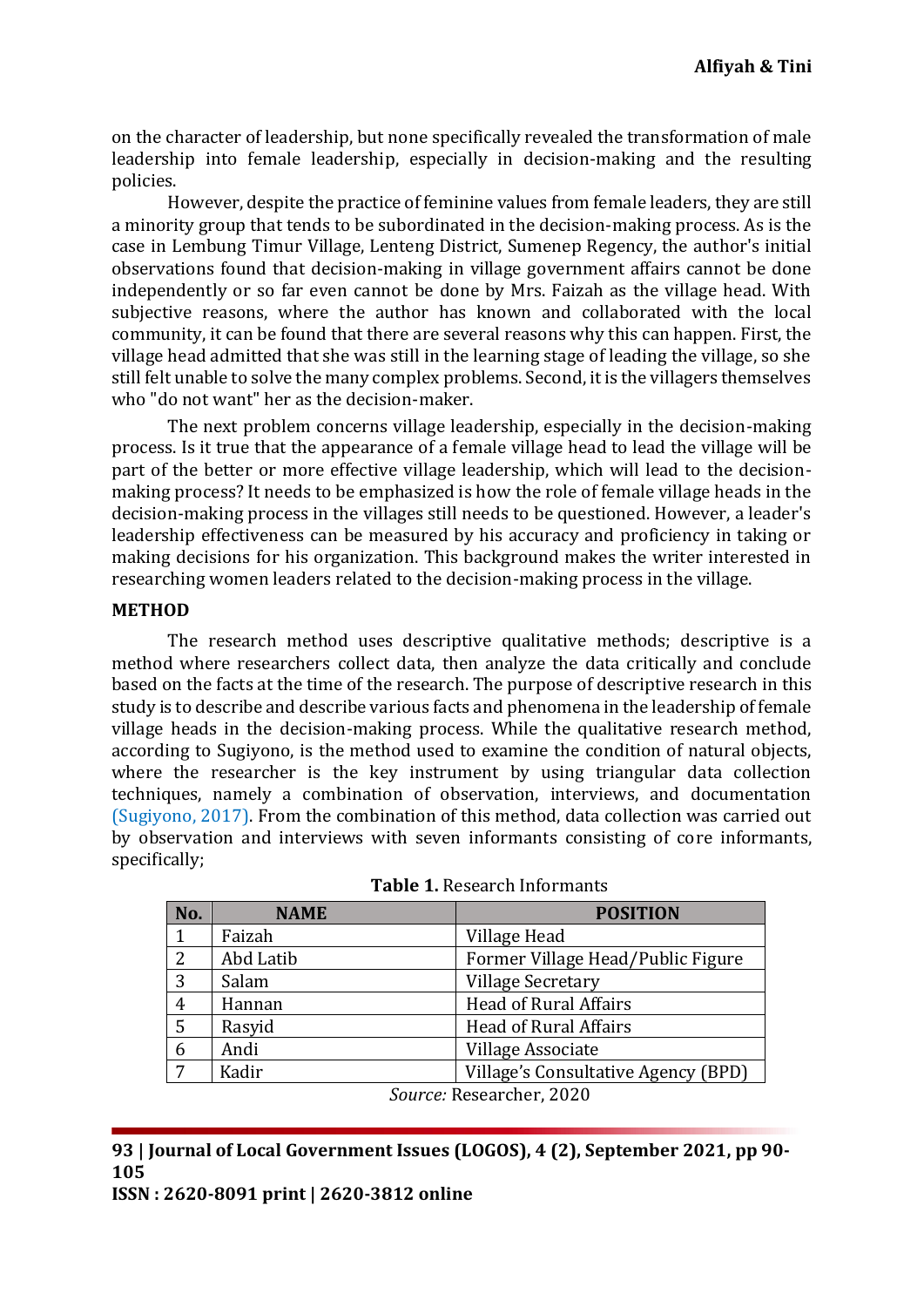In addition to observation and interviews, the last technique used by researchers is documentation by referring to data collection methods through library studies such as archives, records, and documents, including work plans, village regulations, and the village head's manifest function.

### **RESULTS AND DISCUSSION**

#### **Successful Decisions in Lembung Timur Village**

According to Eisenfuhr [\(Lunenburg, 2010\)](#page-14-13), decision-making is the process of choosing from several alternatives to achieve the desired result. This definition has three key elements. First, decision-making involves choosing from several options. Second, decision-making is a process that involves more than just a final choice from among alternatives. Third, the "desired outcome" mentioned in the definition involves the goal or target resulting from the mental activity that the decision-maker is involved in reaching the final decision [\(Lunenburg, 2010\)](#page-14-13). Decision-making, as in a village government organization, plays a significant role because the decisions taken by a village head are the final result that must be carried out by those involved in the village government organization. Many media are commonly used in decision-making. However, as far as the author knows, the media commonly used by government organizations, both central or national government organizations to village government organizations, is to use meeting media, both formally and informally. As in Lembung Timur Village, the media commonly used to make decisions are through two ways, namely formal meetings and informal talks.

As for one example of a decision that has been successfully taken in Lembung Timur village, both through formal and informal meetings, the following are examples of successful decisions taken, which the authors consider strategic decisions.

| <b>Issue Definition</b>     | <b>Actor Involved</b>  | <b>Decision Making</b>               | <b>Decision</b>          |
|-----------------------------|------------------------|--------------------------------------|--------------------------|
|                             |                        | <b>Process</b>                       |                          |
| This meeting is usually     | This<br>plan<br>work   | In this process, a village head is   | Based on the interviews  |
| held regularly every        | meeting<br>was         | required to be able to provide or    | informants,<br>from      |
| month. which<br>the         | attended<br>and        | make choices. However, the           | gathering<br>input<br>or |
| <sub>of</sub><br>government | carried<br>by<br>out   | with<br>interviews<br>several        | information was carried  |
| Lembung<br>Timur            | village government     | informants show that at the          | out through a formal     |
| village carries out. This   | administrators,        | work plan meetings that were         | meeting<br>chaired       |
| planning meeting aims       | such<br>village<br>as  | carried out, the village head still  | directly by Mrs. Faizah  |
| to decide what work         | heads,<br>village      | often felt and experienced           | as the village leader.   |
| plans will be carried       | secretaries, heads of  | confusion in finding or making       | When it is her turn to   |
| out for the next month      | affairs, and heads of  | choices. In the end, no decisions    | look for choices and     |
| to get a clearer picture    | this<br>hamlets.<br>In | could be made at that time           | then decide what work    |
| all<br>village<br>for       | village<br>meeting.    | (during the meeting). It was         | plans will<br>be         |
| governments                 | officials function as  | constrained that Ms. Faizah, as      | implemented and          |
| regarding what works        | a transmitter<br>0f    | the village head, "did not act"      | achieved for the next    |
| will be carried out and     | input and<br>as<br>a   | the<br>village<br>officials<br>after | month, it is not done    |
| what achievements are       | of<br>source           | submitted the inputs. So that        | through<br>formal<br>a   |
| for<br>targeted             | information.<br>This   | Mrs. Faizah and village officials    | meeting.<br>Decision-    |
| completion for<br>the       | information<br>and     | always ask for the consideration     | making at this work      |
| coming month.               | input<br>were          | of Mr. Abd. Latib chose the          | plan meeting is carried  |

**Tabel 2**. Successful Decision Making Process

**94 | Journal of Local Government Issues (LOGOS), 4 (2), September 2021, pp 90- 105**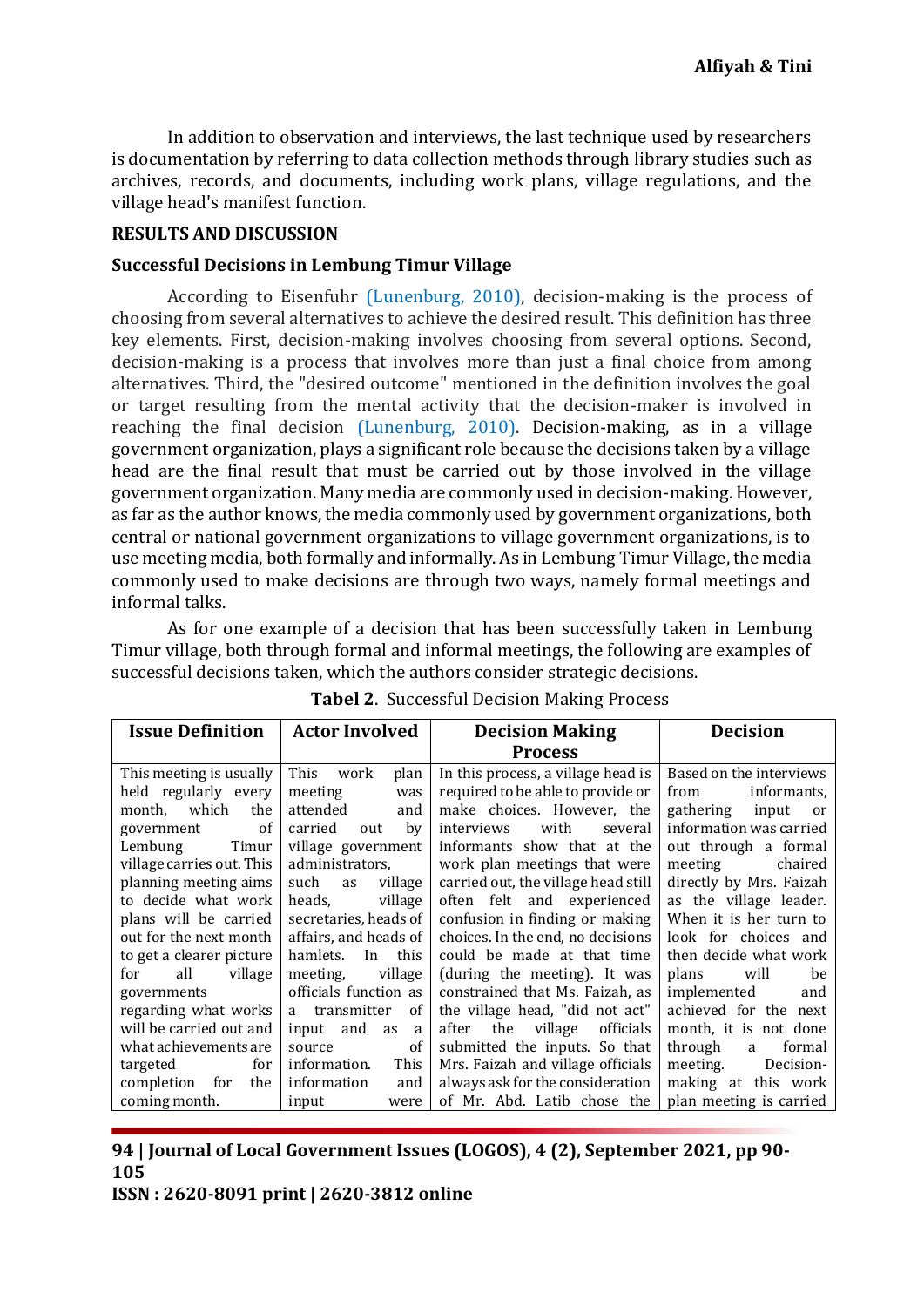| conveyed directly to  |       | alternative, which incidentally    |         |              | out through informal     |
|-----------------------|-------|------------------------------------|---------|--------------|--------------------------|
| the village head as   |       | the<br>former<br>was               | head of | talks        | without<br>going         |
| the village leader in |       | Lembung Timur village for the      |         | through      | formal<br>a              |
| the meeting, with     |       | 2nd period and also the father of  |         | meeting      | procession.              |
| the aim that the      |       | Mrs. Faizah. Once again, the       |         |              | Where this decision was  |
| village head could    |       | influence of Mr. Abd. Latib in the |         |              | made, the father of the  |
| immediately           | find  | decision-making process is not     |         |              | village head, namely Mr. |
| alternative options   |       | just considering Mrs. Faizah but   |         | Abd.         | Latib,<br>as             |
| regarding             | which | as the leading actor.              |         | previously   | explained                |
| inputs                | were  |                                    |         |              | that he is a former head |
| necessary. From the   |       |                                    |         | of Lembung   | Timur                    |
| several choices, a    |       |                                    |         |              | village who has served 2 |
| decision can          | be    |                                    |         | (two) terms. |                          |
| made, and at the      |       |                                    |         |              |                          |
| same time, it is      |       |                                    |         |              |                          |
| determined to be a    |       |                                    |         |              |                          |
| work plan that will   |       |                                    |         |              |                          |
| be carried out for    |       |                                    |         |              |                          |
| the next month.       |       |                                    |         |              |                          |

*Source:* Interviews from several informants such as Mrs. Faizah and the Village Apparatus on January 12, 2021, at 10.00 am

From the table 2, it can be concluded that the decision regarding what work plan will be carried out for the next month is the type of decision that must be taken and made manifest by Mrs. Faizah as the village head. This manifest function must be carried out by Mrs. Faizah in every stage of the decision-making process, starting from identifying the problem to making the final decision. However, the manifest function performed by Ms. Faizah in the work plan decision-making process turned out to be only at the stage of identifying problems and collecting data. The next procession or stage, precisely the stage of developing choices to making the final decision, is carried out in a latent function. It shows that the latent function in the decision-making process dominates more than the manifest process, which Mrs. Faizah should carry out as the village head, as seen in the table 3.

| <b>Decision</b><br>Type |                                  |          |                            | Stages Of The Decision-Making Process   |                      |                                     |                  |
|-------------------------|----------------------------------|----------|----------------------------|-----------------------------------------|----------------------|-------------------------------------|------------------|
|                         | Identify Problem Collecting data |          | Developing<br>Alternatives | Analyze and<br>evaluate<br>alternatives | Dropping a<br>choice | Analyze<br>possible<br>consequences | Last<br>decision |
| Work<br>planning        | Manifest                         | Manifest | Latent                     | Latent                                  | Latent               | Latent                              | Latent           |

| Table 3. The manifest Function by Mrs. Faizah |
|-----------------------------------------------|
|                                               |

*Source*: Researcher, 2020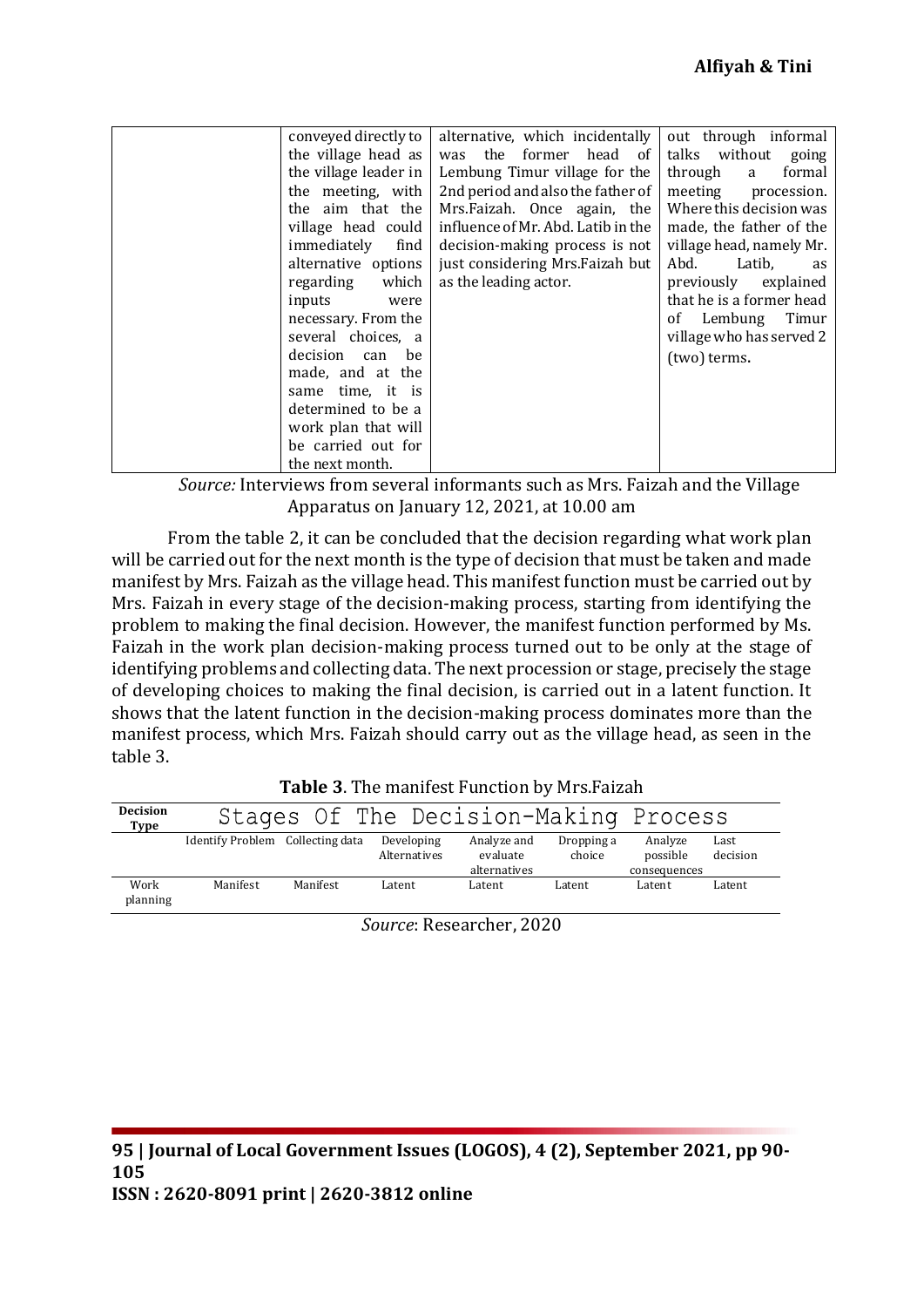|                                                                                                                                                                                                                                                                                                                                                                                                                                                                                                                                                                                                     | <b>Actor Involved</b>                                                                                                                                                                                                                                                                                                                                                                                                                                                                                                                                                                                                                                                                                                                                                                                                                    | <b>Decision Making</b>                                                                                                                                                                                                                                                                                                                                                                                                                                                                                                                                                                                                                                                                                                                                                                                                                                                                                                                                                                                                                                                                        | <b>Decision</b>                                                                                                                                                                                                                                                                                                                                                                                                                                                                                                                                                                                                                                                                                       |
|-----------------------------------------------------------------------------------------------------------------------------------------------------------------------------------------------------------------------------------------------------------------------------------------------------------------------------------------------------------------------------------------------------------------------------------------------------------------------------------------------------------------------------------------------------------------------------------------------------|------------------------------------------------------------------------------------------------------------------------------------------------------------------------------------------------------------------------------------------------------------------------------------------------------------------------------------------------------------------------------------------------------------------------------------------------------------------------------------------------------------------------------------------------------------------------------------------------------------------------------------------------------------------------------------------------------------------------------------------------------------------------------------------------------------------------------------------|-----------------------------------------------------------------------------------------------------------------------------------------------------------------------------------------------------------------------------------------------------------------------------------------------------------------------------------------------------------------------------------------------------------------------------------------------------------------------------------------------------------------------------------------------------------------------------------------------------------------------------------------------------------------------------------------------------------------------------------------------------------------------------------------------------------------------------------------------------------------------------------------------------------------------------------------------------------------------------------------------------------------------------------------------------------------------------------------------|-------------------------------------------------------------------------------------------------------------------------------------------------------------------------------------------------------------------------------------------------------------------------------------------------------------------------------------------------------------------------------------------------------------------------------------------------------------------------------------------------------------------------------------------------------------------------------------------------------------------------------------------------------------------------------------------------------|
|                                                                                                                                                                                                                                                                                                                                                                                                                                                                                                                                                                                                     |                                                                                                                                                                                                                                                                                                                                                                                                                                                                                                                                                                                                                                                                                                                                                                                                                                          | <b>Process</b>                                                                                                                                                                                                                                                                                                                                                                                                                                                                                                                                                                                                                                                                                                                                                                                                                                                                                                                                                                                                                                                                                |                                                                                                                                                                                                                                                                                                                                                                                                                                                                                                                                                                                                                                                                                                       |
| In August 2020, in<br>In<br>Lembung<br>Timur<br>village, there<br>were<br>frequent thefts at the<br>homes of residents.<br>of<br>Lembung<br>Some<br>Timur village people,<br>whether they were<br>victims of theft or not,<br>intensively tried to<br>discuss it informally to<br>find a solution so that<br>the incident would not<br>happen again in the<br>future. So the village<br>makes<br>government<br>village<br>security<br>regulations. The village<br>security<br>regulation<br>aims to provide a sense<br>of security to the entire<br>community<br>οf<br>Lembung<br>Timur<br>village. | making<br>village<br>regulations, it must be<br>carried out by the<br>village head and the<br>Consultative<br>Village<br>Body (BPD), where the<br>two elements are the<br>leading elements in the<br>village<br>government.<br>However, it turns out<br>the<br>that<br>actors<br>involved in<br>making<br>village<br>security<br>regulations<br>in<br>Lembung Timur village<br>purely<br>were<br>not<br>carried out and came<br>from the initiative of<br>the two elements of the<br>village<br>government<br>leadership. However, it<br>turns out that other<br>elements<br>also<br>are<br>involved and, at the<br>time,<br>greatly<br>same<br>influence the contents<br>of the village security<br>regulations that the<br>village head has agreed<br>upon and the Village<br>Consultative<br>Body<br>(BPD), namely Mr. Abd.<br>Latib. | Making<br>Village<br>Regulations, a village<br>head has the initiative<br>right to submit a draft<br>village regulation, and<br>the<br>Village<br>Consultative<br><b>Body</b><br>(BPD), and the village<br>head has the initiative<br>right to submit a draft<br>village regulation. The<br>Security<br>draft<br>Regulation in Lembung<br>Timur Village indicated<br>that the village head<br>proposed it. However,<br>from the results of<br>interviews with Mrs.<br>Faizah and Mr. Abd.<br>Latib pointed out that<br>the one who took the<br>initiative<br>draft<br>to<br>village<br>security<br>regulations was not<br>Mrs. Faizah. However,<br>the<br>initiative<br>came<br>father's<br>from<br>her<br>thoughts by seeing the<br>condition of the village<br>and the complaints.<br>The<br>draft<br>village<br>regulation that Mr. Abd<br>has prepared. Latib<br>brought<br>then<br>Mrs.<br>Faizah to<br>a formal<br>he<br>meeting to<br>discussed<br>and then<br>stipulated as a village<br>regulation<br>together<br>the<br>Village<br>with<br>Consultative<br><b>Body</b><br>$(BPD)$ . | order to<br>In<br>create<br>security<br>and<br>tranquility<br>the<br>for<br>Lembung Timur village<br>community,<br>it<br>is<br>considered necessary<br>to establish a village<br>security<br>regulation.<br>The village security<br>regulations that have<br>been formed are valid<br>for all members of the<br>village community. In<br>addition, the village<br>security<br>regulations<br>also apply to other<br>members<br>of<br>the<br>community who are in<br>Lembung<br>Timur<br>village. As explained<br>earlier, the issue that<br>developed or became<br>the background for<br>forming this village<br>regulation<br>security<br>frequent<br>the<br>was<br>of theft<br>occurrence<br>cases. |

**Tabel 4**. Decision Making in Village Security Regulations

*Source:* Interviews from several informants such as Mrs. Faizah, Mr. Abd Latib (Former Village Head), and Village Officials on 12 and 13 January 2021 at 09.00 am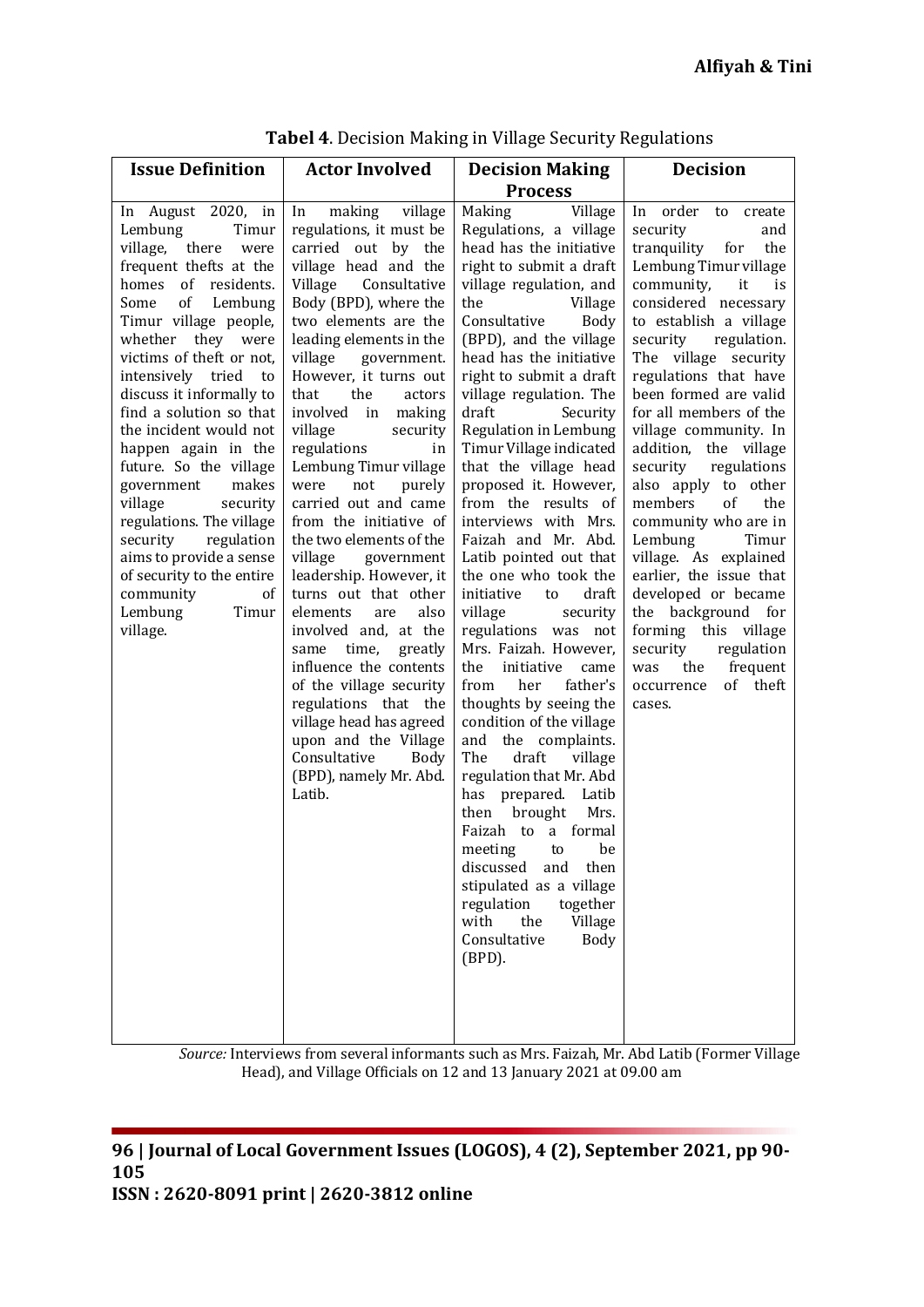The table 4 shows that village security regulations are a form of regulation or legal product made by the village government. This type of decision (regulation) has the authority to take and make decisions, namely Mrs. Faizah manifestly as one of the elements of leadership at the village level. This manifest function must be carried out by Mrs. Faizah in every stage of the decision-making process, starting from identifying problems to making the final decision (determination). However, Mrs. Faizah, in carrying out her manifest function in making village security regulations, it turns out that it is only at the stage of making the final decision (determination). In a series of processions or previous decision-making stages, namely at the stage of identifying the problem to the stage of analyzing the consequences that may occur, it turns out to be carried out in a latent function as seen in the table 5.

| <b>Decision</b><br>Type                 |        | Stage Of The Decision-Making Process    |                           |                                         |                      |                                    |                  |
|-----------------------------------------|--------|-----------------------------------------|---------------------------|-----------------------------------------|----------------------|------------------------------------|------------------|
|                                         |        | <b>Identify Problem Collecting data</b> | Developing<br>alternative | Analyze and<br>evaluate<br>alternatives | Dropping a<br>choice | Analyze<br>possible<br>consequence | Last<br>decision |
| Regulation<br>of<br>Security<br>village | Latent | Latent                                  | Latent                    | Latent                                  | Latent               | Latent                             | Manifest         |

|  | <b>Table 5.</b> The manifest function of Mrs. Faizah |  |  |  |
|--|------------------------------------------------------|--|--|--|
|--|------------------------------------------------------|--|--|--|

*Source:* Researcher, 2020

| <b>Tabel 6.</b> Decision Making in Village regulations regarding Village Revenue and |
|--------------------------------------------------------------------------------------|
| Expenditure Budget (APBDes)                                                          |

| <b>Issue Definition</b>                                                                                                                                                                                                                                                                                                                                 | <b>Actor Involved</b>                                                                                                                                                                                                                                                                                                                                                                                                                                                                                                                         | <b>Decision Making</b>                                                                                                                                                                                                                                                                                                                                                                                                                                                                                                                      | <b>Decision</b>                                                                                                                                                                                                                                                                                                                                                                                                                                                                                                            |  |
|---------------------------------------------------------------------------------------------------------------------------------------------------------------------------------------------------------------------------------------------------------------------------------------------------------------------------------------------------------|-----------------------------------------------------------------------------------------------------------------------------------------------------------------------------------------------------------------------------------------------------------------------------------------------------------------------------------------------------------------------------------------------------------------------------------------------------------------------------------------------------------------------------------------------|---------------------------------------------------------------------------------------------------------------------------------------------------------------------------------------------------------------------------------------------------------------------------------------------------------------------------------------------------------------------------------------------------------------------------------------------------------------------------------------------------------------------------------------------|----------------------------------------------------------------------------------------------------------------------------------------------------------------------------------------------------------------------------------------------------------------------------------------------------------------------------------------------------------------------------------------------------------------------------------------------------------------------------------------------------------------------------|--|
|                                                                                                                                                                                                                                                                                                                                                         |                                                                                                                                                                                                                                                                                                                                                                                                                                                                                                                                               | <b>Process</b>                                                                                                                                                                                                                                                                                                                                                                                                                                                                                                                              |                                                                                                                                                                                                                                                                                                                                                                                                                                                                                                                            |  |
| regulations<br>Village<br>regarding APBDes, are<br>a form of local legal<br>that<br>product<br>must<br>routinely be formed<br>and stipulated by the<br>village<br>government.<br>APBDes is the primary<br>source in financing a<br>series of activities or<br>programs planned to<br>run the<br>wheels<br>of<br>village<br>government<br>organizations. | village<br>Making<br>a<br>regulation, whether it is<br>a village regulation<br>regarding the APBDes<br>or village regulations in<br>other forms, the actors<br>who always play a role<br>and have authority in<br>drafting its stipulation<br>are the village head and<br>the Village Consultative<br>Agency (BPD). From the<br>interviews with several<br>informants, the actor<br>involved<br>making<br>in<br>village regulations<br>APBDes in<br>regarding<br>Lembung Timur village<br>is the village head with<br>the assistance of other | Looking at the results of<br>interviews that have<br>been carried out as a<br>whole, it<br>be<br>can<br>concluded<br>that<br>Mrs.<br>Faizah has a reasonably<br>role<br>active<br>in<br>the<br>of<br>making<br>process<br>village<br>regulations<br>regarding the APBDes.<br>Mainly from the start of<br>the<br><sub>of</sub><br>process<br>preparing the APBDes<br>draft to the process of<br>discussing<br>and<br>determining<br>the<br>RAPBDes to<br>become<br>APBDes, In the process<br>preparing<br>of<br>this<br>RAPBDes, Mrs. Faizah | RAPBDes<br>Making<br>in<br>Lembung Timur village<br>has taken almost two<br>months,<br>where<br>the<br>beginning<br>of<br>the<br>drafting process started<br>mid-December<br>from<br>2019, and then it was<br>mutually<br>agreed<br>village<br>between<br>the<br>head and the<br>Village<br>Consultative<br>Agency<br>(BPD) on February 4,<br>2020. Finally, in a series<br>of processions carried<br>out for two months, a<br>joint<br>agreement<br>the<br>village<br>between<br>head and the Lembung<br>Timur<br>Village |  |
|                                                                                                                                                                                                                                                                                                                                                         | village officials and the<br>Lembung Timur Village                                                                                                                                                                                                                                                                                                                                                                                                                                                                                            | somewhat<br>has<br>a                                                                                                                                                                                                                                                                                                                                                                                                                                                                                                                        | Consultative<br>Agency<br>(BPD) was made in the                                                                                                                                                                                                                                                                                                                                                                                                                                                                            |  |
|                                                                                                                                                                                                                                                                                                                                                         | Consultative<br>Body                                                                                                                                                                                                                                                                                                                                                                                                                                                                                                                          | important role, namely<br>determining how much                                                                                                                                                                                                                                                                                                                                                                                                                                                                                              | of<br>form<br>village<br>a                                                                                                                                                                                                                                                                                                                                                                                                                                                                                                 |  |
|                                                                                                                                                                                                                                                                                                                                                         | (BPD).                                                                                                                                                                                                                                                                                                                                                                                                                                                                                                                                        | funds will be allocated                                                                                                                                                                                                                                                                                                                                                                                                                                                                                                                     | regulation, namely the                                                                                                                                                                                                                                                                                                                                                                                                                                                                                                     |  |

# **97 | Journal of Local Government Issues (LOGOS), 4 (2), September 2021, pp 90- 105**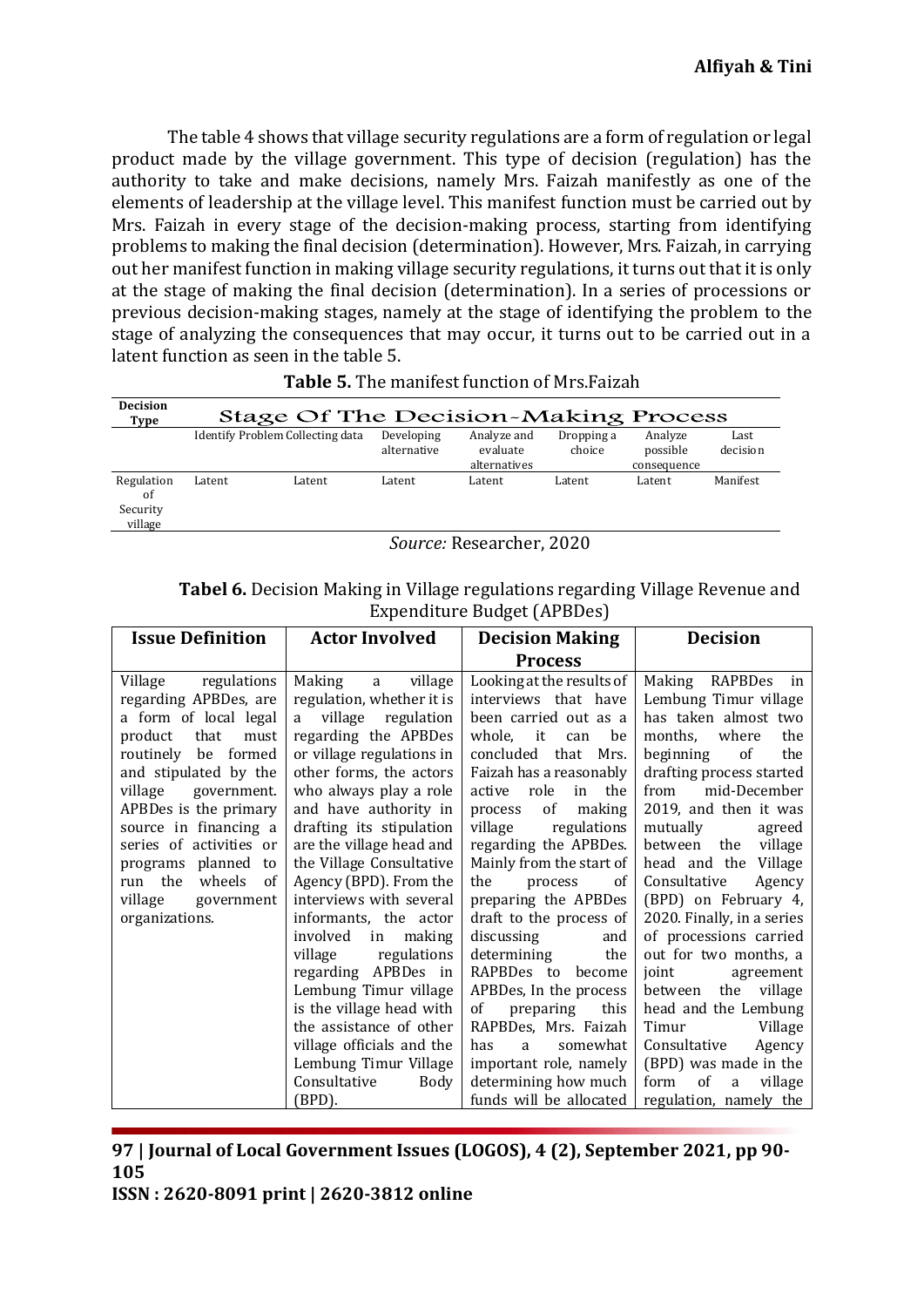|                             | to run each program   Lembung Timur Village           |
|-----------------------------|-------------------------------------------------------|
| head of<br>that the         | Regulation,<br>Lenteng                                |
| affairs<br>has<br>financial | District,<br>Sumenep                                  |
| successfully prepared.      | Regency Number 1 of                                   |
|                             | Then in the following $\vert$ 2020 concerning Village |
| process, namely the         | Revenue<br>and                                        |
| discussion<br>process,      | Expenditure Budget.                                   |
| Mrs. Faizah also has an     |                                                       |
| important role, namely      |                                                       |
| making a presentation       |                                                       |
| on the RAPBDes that         |                                                       |
| she has designed.           |                                                       |

*Source:* Interviews from several informants such as Mrs. Faizah and the Village Apparatus on January 12, 2021, at 10.00 am

From the table 6, it can be concluded that the role of Mrs. Faizah from each stage or decision-making process in making village regulations on the APBDes, turns out that Mrs. Faizah carries out the whole (step by step) in a manifest function. It shows that in making APBDes, Mrs. Faizah, as the village head, has carried out her function or role effectively. It can be described as follows:

|                         | Taber 7. The Mannest function of Faizan S |                                      |                            |                                         |                      |                                     |                  |  |
|-------------------------|-------------------------------------------|--------------------------------------|----------------------------|-----------------------------------------|----------------------|-------------------------------------|------------------|--|
| <b>Decision</b><br>Type |                                           | Stage Of The Decision-Making Process |                            |                                         |                      |                                     |                  |  |
|                         | Identify problem Collecting data          |                                      | Developing<br>alternatives | Analyze and<br>evaluate<br>alternatives | Dropping a<br>choice | Analyze<br>possible<br>consequences | Last<br>decision |  |
| Making<br>APBDes        | Manifest                                  | Manifest                             | Manifest                   | Manifest                                | Manifest             | Manifest                            | Manifest         |  |

| <b>Tabel 7.</b> The Manifest function of Faizah's |  |
|---------------------------------------------------|--|
|---------------------------------------------------|--|

### *Source*: Researcher, 2020

From the three types of decisions that have been researched and described above, it is clear that there is only one type of decision that can be taken and made by Mrs. Faizah as a village head independently through the manifest function, namely the making of Village Regulations on APBDes. The decisions that have been made in the village of Lembung Timur so far, which should have been the authority of Mrs. Faizah as the village leader and must be carried out with a manifest function, turn out to be many stages in the decision-making process that are still carried out through latent functions or roles.

# **The Role Of Female Village Heads In The Decision-Making Process**

This paper refers to every type of decision that has been successfully decided in Lembung Timur village, both formal and informal meetings that have been described in the previous discussion to see how Mrs. Faizah is a village leader in the decision-making process. The types of decisions that have been successfully made in Lembung Timur village are taken through formal and informal meetings. Formal meetings are held regularly with a predetermined period to determine what monthly work program will be carried out. Then to stipulate village regulations regarding APBDes, it is also carried out regularly every year because the village regulations regarding APBDes are only valid for one year after the regulation is enacted.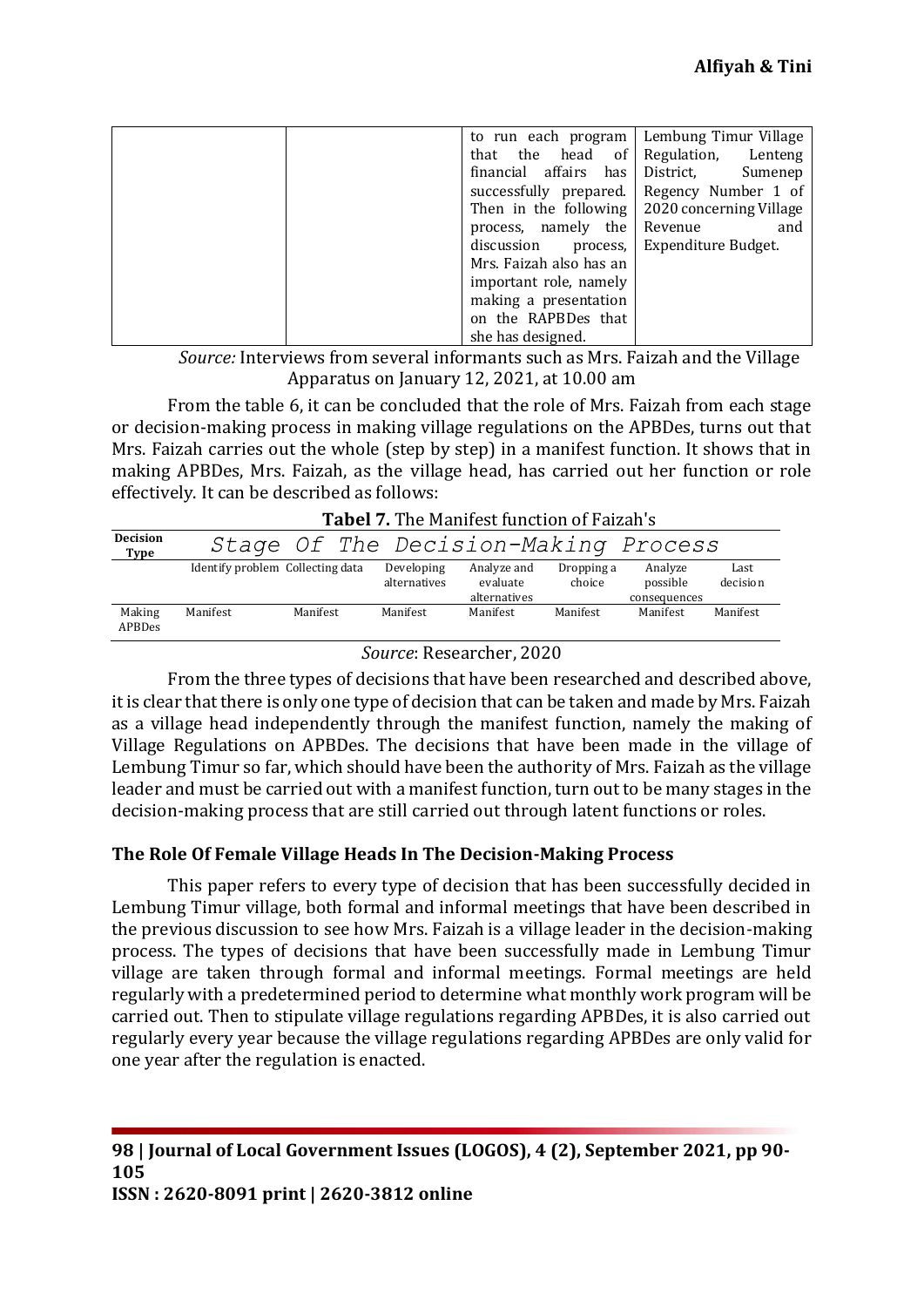Based on the study results, it is clear that the data used as the basis for the decision-making process in the village of Lembung Timur were obtained from aspirations, input, suggestions, and information from village officials and village communities. The data in the form of aspirations, inputs, suggestions, and information submitted by subordinates as village officials and village communities will then be collected and used as the primary data in the decision-making process.

Making decisions regarding work planning and village security regulations shows that before a series of decision-making processes are carried out, the village head tries to explore and collect relevant data about the problems that Mrs. Faizah wants to solve as the village government leader. Also, one element of the leadership of the village government has succeeded in collecting data in the form of aspirations, input, suggestions, and information from the village community and other village officials. The data collection is carried out through formal and informal meetings. For example, they collect data in the decision-making process regarding work plans and making village security regulations. Mrs. Faizah usually does this data collection by recording all the inputs submitted by her subordinates.

If we look at the reality of the results of the research that has been done, it shows that in the stage of making choices as the third stage of a series of decision-making processes, Mrs. Faizah, as village head tends to be unable to carry it out. For example, in the decision-making process regarding the monthly work plan. In the decision-making process of the problem, the village head can only record input data collection. However, when it was her turn to make or provide choices, this could not be done by Mrs. Faizah as the village leader. It clearly shows that Mrs. Faizah, as the village leader, cannot provide choices to her subordinates in the meeting that is currently being held (ongoing) to make a decision.

As explained above, this research has shown that for the most part, in the decisionmaking process, Mrs. Faizah, in carrying out her role (manifest function), is only limited to the data collection stage. However, there is one type of decision that Mrs. Faizah has succeeded in taking and making through every stage of the decision-making process, namely the decision on village regulations regarding APBDes. In making this village regulation regarding APBDes, it can be said that Mrs. Faizah has carried out her manifest function effectively because each stage of the decision-making process is carried out independently. The study identified that Mrs. Faizah experienced several obstacles, both from herself (internal) and from outside (external). Therefore, for more details will be explained in detail as follows;

# **1. Lack of Ability Factor (Capability)**

The study results indicate that Mrs. Faizah often feels doubtful and confused when making or providing choices. The doubt and confusion experienced by Mrs.Faizah emerged when she faced or received a lot of input, suggestions, and information submitted by her subordinates like village officials and village communities. If it is analyzed carefully, or at least it has been acknowledged by Mrs. Faizah herself that the feeling of doubt and confusion experienced in the meeting when making and providing choices is none other than the lack of experience.

**99 | Journal of Local Government Issues (LOGOS), 4 (2), September 2021, pp 90- 105**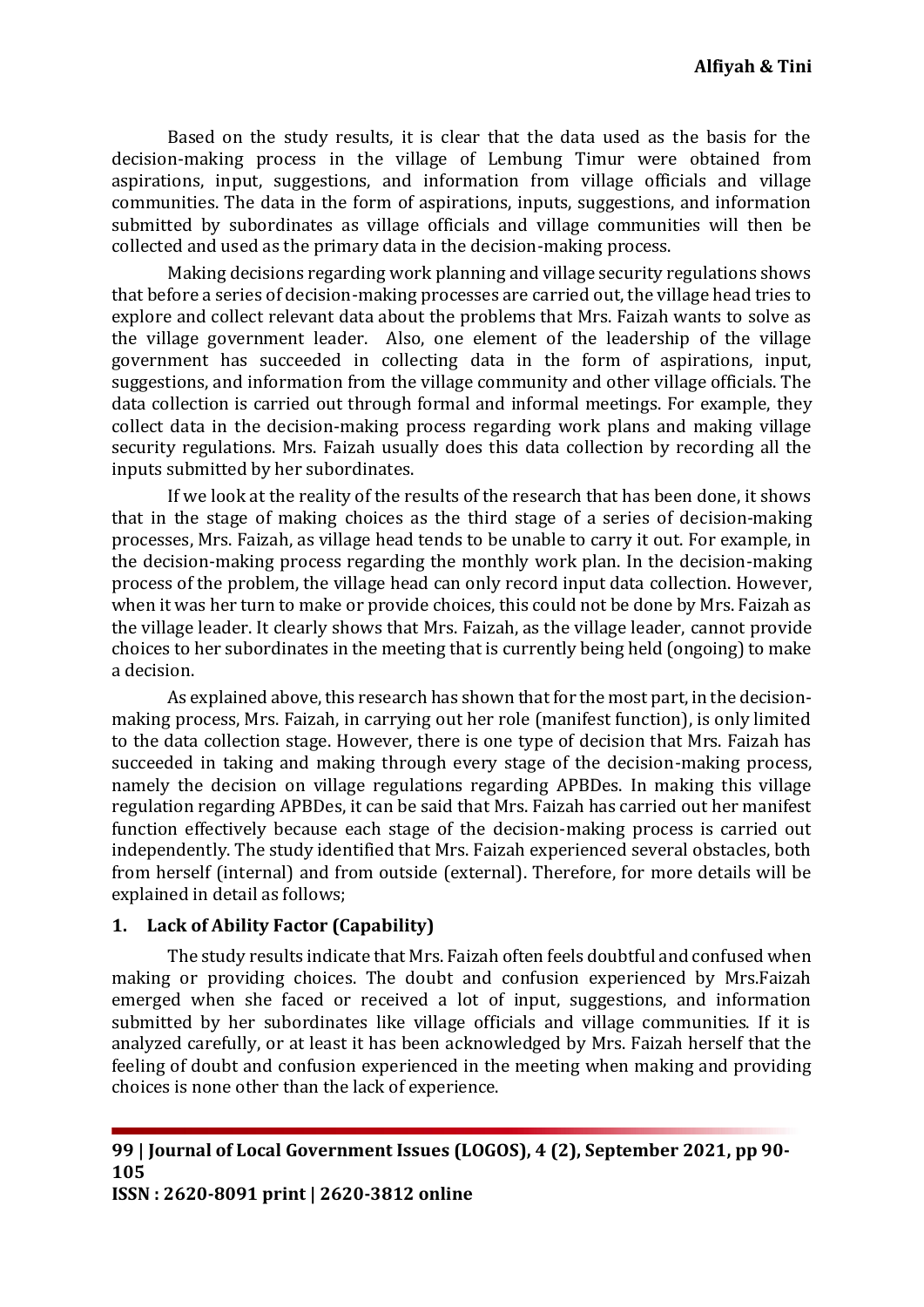If we look at the biography of Mrs. Faizah, it can be seen that before Faizah became a village leader, it turned out that she never had experience in occupying strategic positions as decision-makers. Before becoming a village head, Faizah was involved in several organizations at the village and sub-district levels. For example, Mrs. Faizah was once an Integrated Healthcare Center (Posyandu) cadre at the sub-district level. Being an Integrated Healthcare Center (Posyandu) cadre whose capacity is only as an ordinary member is limited in the organization's authority, duties, and obligations.

In addition to the minimal background experience possessed by Mrs. Faizah, likely, Faizah's educational background is also one of the inhibiting factors for her to play a role in the decision-making process. If we look at her biography, Faizah is a woman who only has a high school education background. Indeed, the level of education is not an absolute measure to assess a person's ability. However, it has become a public image that the level of education shows personal qualities.

#### **2. There is a Gender Bias**

In reality, women leaders still face many challenges and obstacles that must be faced. It resulted in her not performing her leadership function as a female leader perfectly, especially to carry out her role in the decision-making process. It can be seen from the results of research that has been carried out, namely on female leaders at the village level in Lembung Timur village. The research that has been done shows that the behaviors that arise (such as doubt and confusion) experienced by Mrs. Faizah in leading a meeting to make a decision often arise because of the fear and lack of courage she was experiencing.

Doubt and confusion are experienced by Mrs. Faizah as a village leader when in the decision-making process, resulting in her being considered indecisive, not having the courage, being unresponsive, not quick and precise by her subordinates. Even worse, village officials and village communities think that Mrs. Faizah likes not being assertive, brave, quick and responsive, and others. As a characteristic of women.

With the "labeling" of these female traits to Mrs. Faizah, the village officials and the community did not allow her to make choices and make decisions about the problems currently being discussed in the meeting. Mrs. Faizah often feels doubt and confusion in meetings, resulting in her not being too trusted to make decisions on the problems faced in her village. What needs to be emphasized in this case is that she is not given the opportunity and trust as a female leader in the decision-making process due to the labeling of "negative" traits by village officials and the community, where these traits are often identified with character possessed by women in general. The labeling of negative traits that are identified as female traits causes people to no longer trust Mrs. Faizah in terms of decision making, and it is assumed that female leaders cannot be assertive, do not have the courage, are less quick and responsive, do not want to take risks, and often face confusion. This kind of situation can finally be called gender bias, where the existence of this gender bias then becomes one of the obstacles for her to carry out her manifest function in the decision-making process.

In this study, it can be concluded that Mrs. Faizah in the decision-making process, her manifest function is only at the level of collecting input, suggestions, and information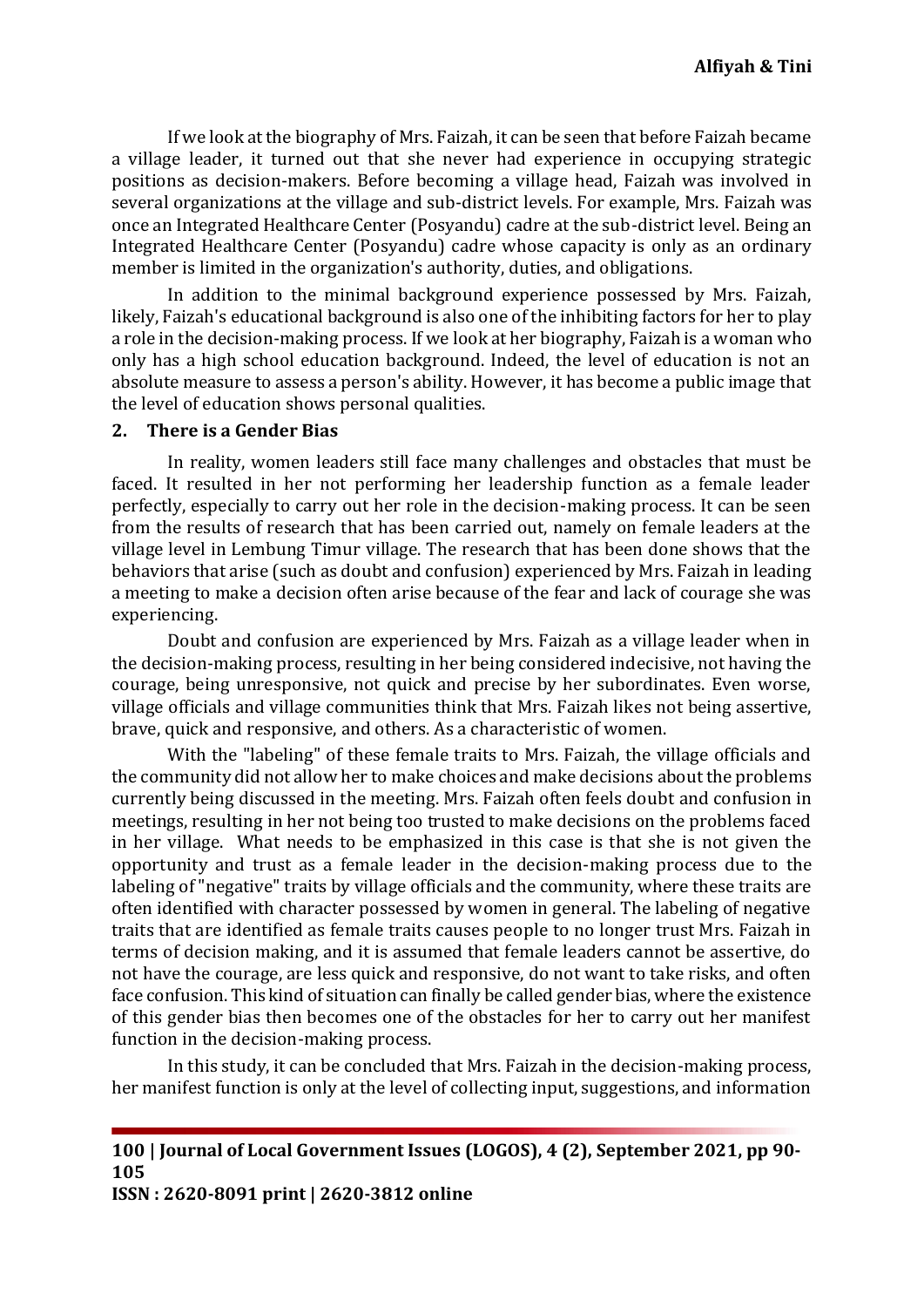from her subordinates, from now on referred to as the processor stage of data collection only. It can happen because internal factors hamper it. Specifically, the lack of ability of Mrs. Faizah, both in terms of experience and education, is also caused by external factors, namely the existence of gender bias in the lives of the Lembung Timur village community, where the female leader is considered unable to be assertive, weak, courageous, and shrouded in fear. These assumptions then resulted in Mrs.Faizah being distrusted and not allowed to play a role in the decision-making process or even as a decision-maker.

It has clearly shown that a latent function is carried out in the decision-making process, both formally and informally. The latent function referred to here is a function or role not carried out by Mrs. Faizah but is a function or role carried out by people outside the applicable provisions who have no legitimacy and are outside the village government institution or organization. This latent function is performed by none other than her father, Mr. Abd. Latib, a former head of Lembung Timur village who has served for two consecutive terms. Based on the results of the study, it shows that the latent function (role) played by Mr. Abd. Latib has more power in the decision-making process, especially in the manifest function, than Mrs.Faizah. The graph below shows how Abd carries out the dominant role of latent functions. Latib in the decision-making process and haw the manifest role carried out by Mrs. Faizah.



**Figure 1**. Graph of Manifest Function and Latent Function in the decision-making process

**Ket:**

Latent Function

Manifest Function

A = Work Plan

- B = The Making of Village Security Regulations
- C = Making APBDes Regulations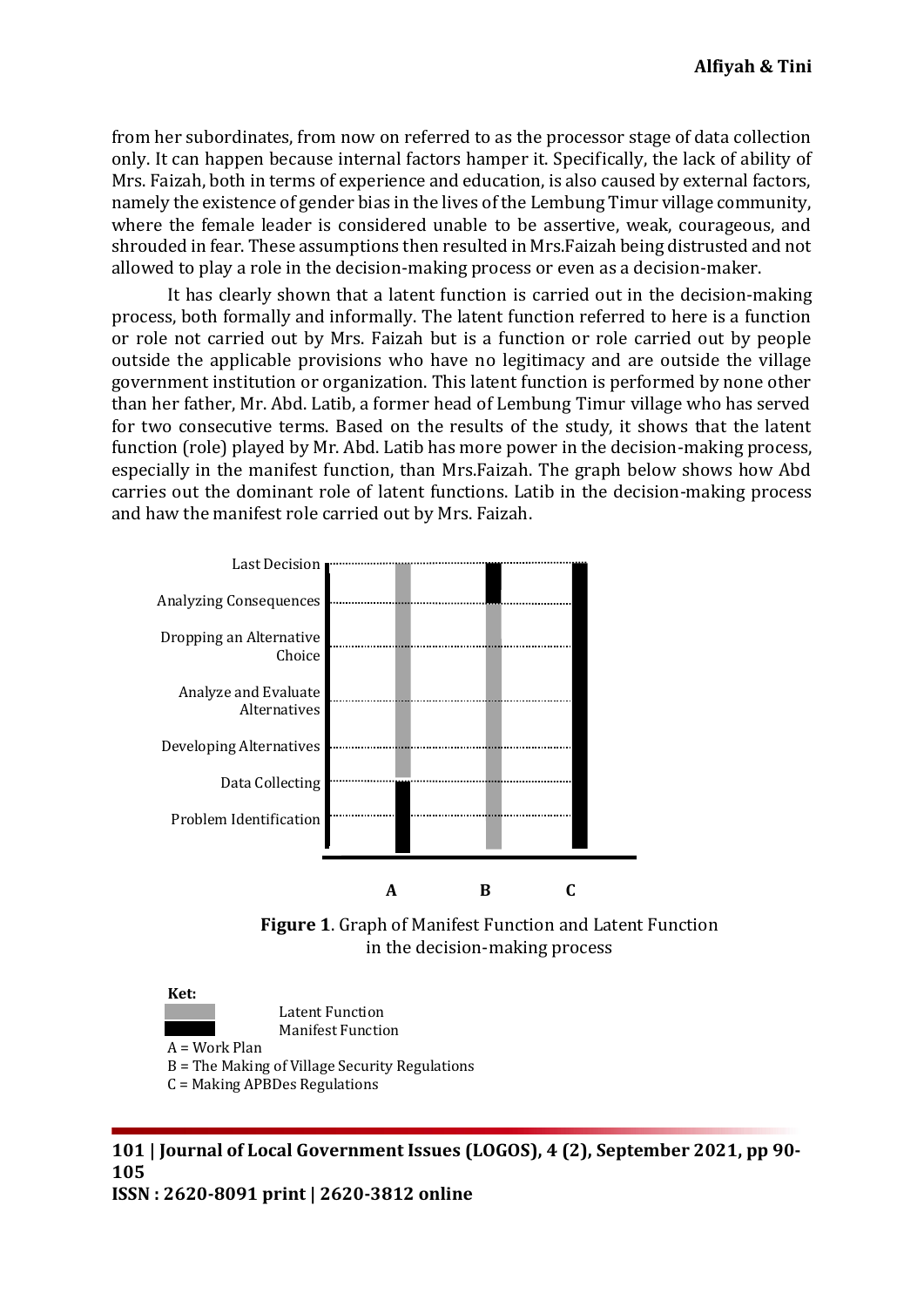The graph (Figure 1) described above has clearly shown that the latent function is more dominant (active) and the manifest function played by Mrs.Faizah is less active (passive). According to the study results, from the description above, it is indeed a latent function played or carried out by Mr. Abd. Latib in the decision-making process is not only due to the inability of Mrs. Faizah and the existence of gender bias, but other factors underlie Mr. Abd. Latib plays their role in the decision-making process, both roles that are merely influencing and the leading actor in making decisions as described previously. Another factor referred to here is the hegemony of power that Mr. Abd is carrying out. Mr. Abd. Latib as a former village head.

The assumption is that the background of Mrs. Faizah's emergence as village head is the result of engineering. The engineering in question is that Mrs. Faizah is only used as a "tool" by Mr. Abd. Latib to maintain his power. With this condition, Mr. Abd. Latib will still be able to influence and control the subsequent administration of Lembung Timur village. It is also reinforced by the research results, both through interviews and observations that have been made. The results showed that after Mrs. Faizah's succeeded in serving as village head, she was never separated from the influence and control of her father. Mr. Abd Latib plays the dominant role in the latent function of the decision-making process is then identified as a form of the hegemony of power.

#### **CONCLUSION**

One of the desires that the women's movement wants to fight for is the increase in female leaders and the opening of opportunities for women to participate in decisionmaking, which men have dominated. When speaking in Lembung Timur village, women have an excellent opportunity to play a leadership role, seeing that the number is quite large compared to men. In addition, the Lembung Timur village community has also begun to elect women leaders openly. However, Mrs. Faizah has carried out as a leader for the first time in Lembung Timur village; the opportunity is not followed or balanced by her qualities and abilities. Opportunities for women to become leaders who are not followed by qualified abilities will hinder them in carrying out their roles as decisionmakers. Her inability to make decisions in the village is inevitable that it will also hamper development in the Lembung Timur village, which she is currently leading.

If we look back at the results of the research that has been done, it turns out that female leaders are also still considered as the second person (subordinate) in the field of decision making, where women are considered to be indecisive, not creative, not agile, not fast and firm in making decisions. The hegemony of power carried out by the person in power before, such as Mr. Abd Latib, is also a dominant inhibiting factor and provides limitations for women like Mrs.Faizah always to exist and be independent to play a role in the decision-making process. So, it can be concluded that Mrs. Faizah, as village head, is not effective in carrying out her leadership function. It can be concluded when viewed from how the role played by Mrs. Faizah in the decision-making process is very minimal, as described in detail above.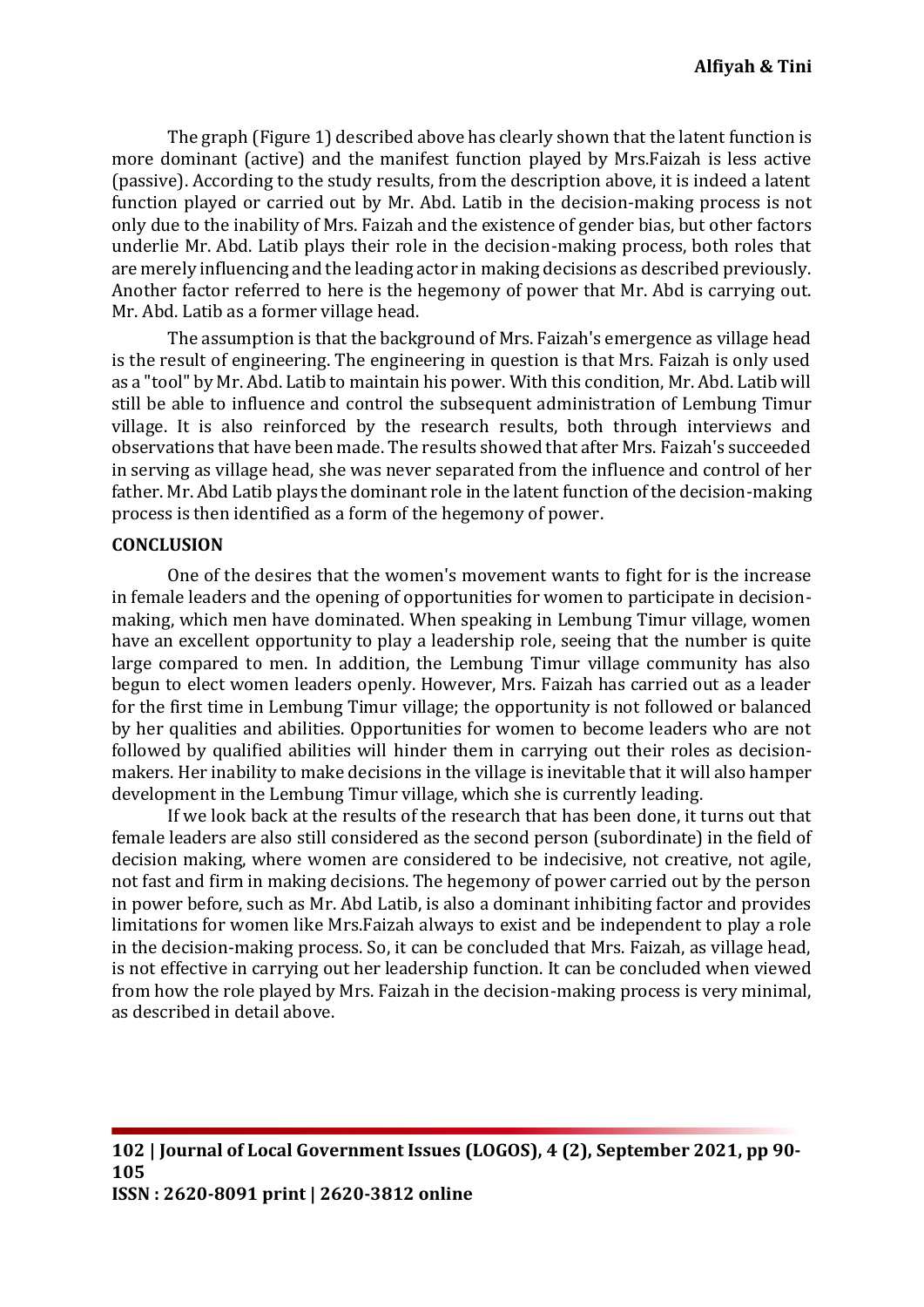# **REFERENCES**

- <span id="page-13-14"></span>Anshor, M. U. (2008). Tantangan Kepemimpinan Perempuan di Tingkat Lokal. *Yinyang: Jurnal Studi Islam Gender Dan Anak, 3*(1), 81-88. [Retrieved from](file:///E:/Design/IP/2k21/Pak%20Idhad/Anyar/Retrieved%20from%20http:/ejournal.iainpurwokerto.ac.id/index.php/yinyang/article/view/189)  [http://ejournal.iainpurwokerto.ac.id/index.php/yinyang/article/view/189](file:///E:/Design/IP/2k21/Pak%20Idhad/Anyar/Retrieved%20from%20http:/ejournal.iainpurwokerto.ac.id/index.php/yinyang/article/view/189)
- <span id="page-13-12"></span><span id="page-13-6"></span>Anthony, S. G., & Antony, J. (2017). Academic Leadership–Special or Simple. *International Journal of Productivity and Performance Management*, *66*(5), 630–637. <https://doi.org/10.1108/IJPPM-08-2016-0162>
- Asmara, A. (2020). *Kekuasaan Perempuan: Studi Terhadap Kepemimpinan di Desa Sumbermulyo Kecamatan Bambanglipuro Kabupaten Bantul*. Skripsi: Sekolah Tinggi Pembangunan Masyarakat Desa "APMD" Yogyakarta.
- <span id="page-13-10"></span>Baharun, H., Wibowo, A., & Hasanah, S. N. (2021). Kepemimpinan Perempuan Dalam Menciptakan Sekolah Ramah Anak. *Quality, 9*(1), 87-102. <https://doi.org/10.21043/quality.v9i1.10109>
- <span id="page-13-4"></span>Behrendt, P., Matz, S., & Göritz, A. S. (2017). An Integrative Model of Leadership Behavior. *The Leadership Quarterly, 28*(1), 229-244. <https://doi.org/10.1016/j.leaqua.2016.08.002>
- <span id="page-13-9"></span>Bendell, B. L., Sullivan, D. M., & Marvel, M. R. (2019). A Gender‐Aware Study of Self‐ Leadership Strategies Among High‐Growth Entrepreneurs. *Journal of Small Business Management, 57*(1), 110-130[. https://doi.org/10.1111/jsbm.12490](https://doi.org/10.1111/jsbm.12490)
- <span id="page-13-2"></span>By, R. T. (2021). Leadership: In Pursuit of Purpose. *Journal of Change Management, 21*(1), 30-44[. https://doi.org/10.1080/14697017.2021.1861698](https://doi.org/10.1080/14697017.2021.1861698)
- <span id="page-13-0"></span>Cheong, M., Yammarino, F. J., Dionne, S. D., Spain, S. M., & Tsai, C.-Y. (2019). A Review of the Effectiveness of Empowering Leadership. *The Leadership Quarterly, 30*(1), 34- 58.<https://doi.org/10.1016/j.leaqua.2018.08.005>
- <span id="page-13-8"></span>Cherneski, J. (2020). Evidence‐Loving Rock Star Chief Medical Officers: Female Leadership Amidst COVID‐19 in Canada. *Gender, Work & Organization, 27*(5), 900- 913.<https://doi.org/10.1111/gwao.12494>
- <span id="page-13-7"></span>Da Meisa, E. A., & Anzari, P. P. (2021). Perspektif Feminisme Dalam Kepemimpinan Perempuan di Indonesia. *Jurnal Integrasi dan Harmoni Inovatif Ilmu-Ilmu Sosial, 1*(6), 711-719.<https://doi.org/10.17977/um063v1i62021p711-719>
- <span id="page-13-13"></span>Emanratu, P. F. (2021). Kepemimpinan Perempuan Dalam Perspektif Masyarakat Desa. *Jurnal OTONOMI – STIA TRINITAS*, *13*(25), 1–8. [DOI: 10.31219/osf.io/2hb36](doi:%2010.31219/osf.io/2hb36)
- <span id="page-13-11"></span>Ferta, R. R. (2020). *Kapabilitas Kepemimpinan Kepala Desa Perempuan di Desa Ganting Kecamatan Salo Kabupaten Kampar Perspektif Fiqh Siyasah".* Skripsi: Universitas Islam Negeri Sultan Syarif Kasim Riau. [https://repository.uin](https://repository.uin-suska.ac.id/27657/)[suska.ac.id/27657/](https://repository.uin-suska.ac.id/27657/)
- <span id="page-13-5"></span>Ford, J., Harding, N. H., Gilmore, S., & Richardson, S. (2017). Becoming the Leader: Leadership as material presence. *Organization Studies, 38*(11), 1-19. <https://doi.org/10.1177/0170840616677633>
- <span id="page-13-1"></span>Gardner, W. L., Karam, E. P., Alvesson, M., & Einola, K. (2021). Authentic leadership theory: The case for and against. *The Leadership Quarterly*, 101495. <https://doi.org/10.1016/j.leaqua.2021.101495>
- <span id="page-13-3"></span>Garfield, Z. H., Hubbard, R. L., & Hagen, E. H. (2019). Evolutionary Models of Leadership:

**103 | Journal of Local Government Issues (LOGOS), 4 (2), September 2021, pp 90- 105**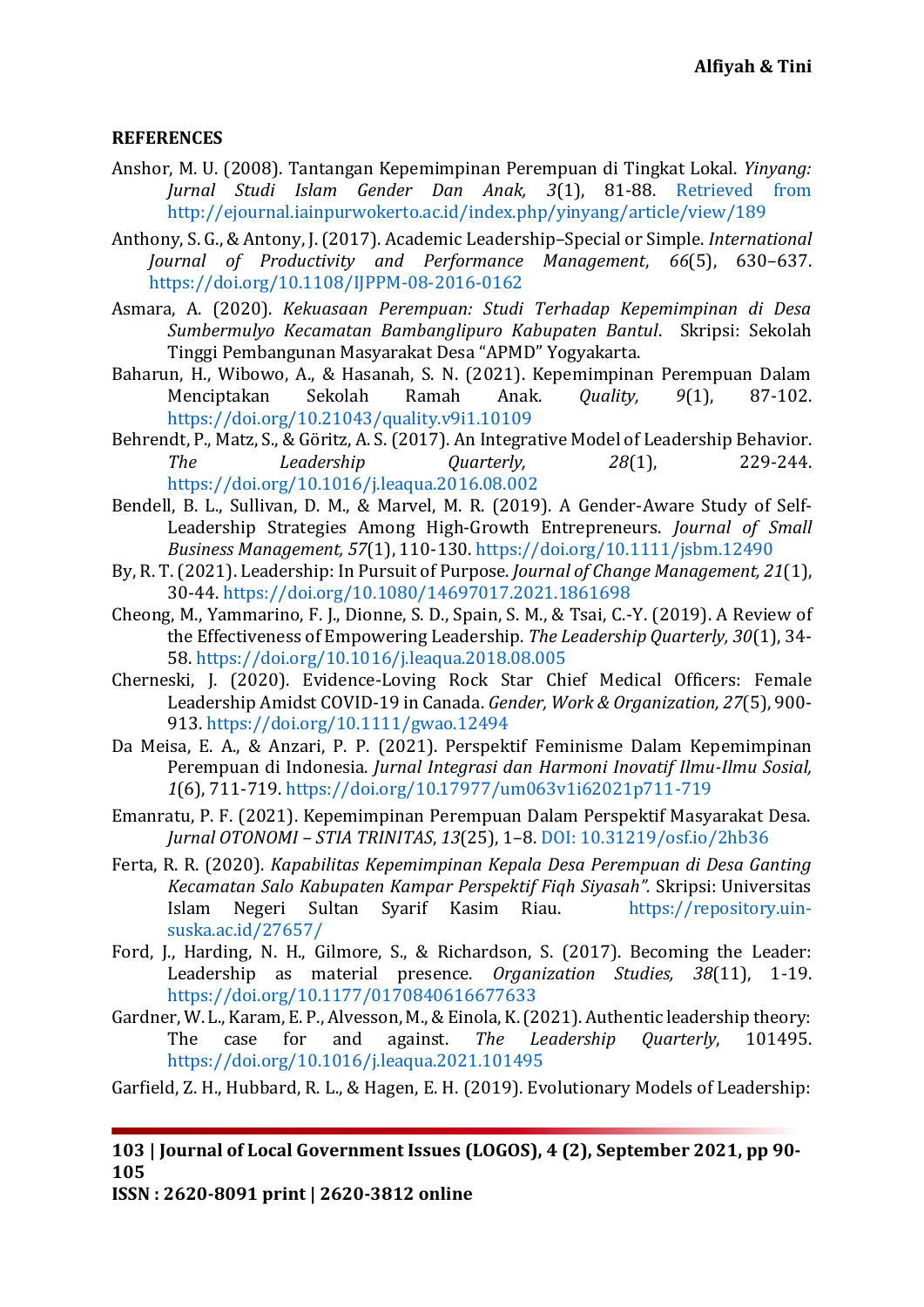Tests and Synthesis. Human Nature.*, 30*, 23-58. [https://doi.org/10.1007/s12110-](https://doi.org/10.1007/s12110-019-09338-4) [019-09338-4](https://doi.org/10.1007/s12110-019-09338-4)

- <span id="page-14-4"></span>Hamka, H. (2016). Kepemimpinan Perempuan dalam Era Modern. *Al-Qalam, 19*(1), 107- 116.<http://dx.doi.org/10.31969/alq.v19i1.222>
- <span id="page-14-8"></span>Handayani, I. (2021). Indonesia Peringkat Keempat Negara dengan Pemimpin Perempuan Terbanyak di Dunia. [https://www.beritasatu.com/politik/766447/indonesia-peringkat-keempat](https://www.beritasatu.com/politik/766447/indonesia-peringkat-keempat-negara-dengan-pemimpin-perempuan-terbanyak-di-dunia)[negara-dengan-pemimpin-perempuan-terbanyak-di-dunia](https://www.beritasatu.com/politik/766447/indonesia-peringkat-keempat-negara-dengan-pemimpin-perempuan-terbanyak-di-dunia)
- <span id="page-14-3"></span>Harmer, E., Savigny, H., & Ward, O. (2017). 'Are You Tough Enough?'Performing Gender in the UK leadership Debates 2015. *Media, Culture & Society, 39*(7), 960-975. <https://doi.org/10.1177/0163443716682074>
- <span id="page-14-9"></span>Haryanti, R. (2019). Menteri Perempuan Lebih Sedikit, Ini Kata Peneliti Politik LIPI, https:/[/www.kompas.com/tren/read/2019/10/25/211625865/menteri](http://www.kompas.com/tren/read/2019/10/25/211625865/menteri-perempuan-lebih-sedikit-ini-kata-peneliti-politik-lipi)[perempuan-lebih-sedikit-ini-kata-peneliti-politik-lipi.](http://www.kompas.com/tren/read/2019/10/25/211625865/menteri-perempuan-lebih-sedikit-ini-kata-peneliti-politik-lipi)
- <span id="page-14-7"></span>Kakabadse, N. K., Tatli, A., Nicolopoulou, K., Tankibayeva, A., & Mouraviev, N. (2018). A Gender Perspective on Entrepreneurial Leadership: Female Leaders in Kazakhstan. *European Management Review, 15*(2), 155-170. <https://doi.org/10.1111/emre.12125>
- <span id="page-14-1"></span>Louis, K. S. (2015). Linking Leadership to Learning: State, District and Local Effects. *Nordic Journal of Studies in Educational Policy, 2015*(3), 7-17. <https://doi.org/10.3402/nstep.v1.30321>
- <span id="page-14-13"></span>Lunenburg, F. C. (2010). *The Decision Making Process.* Paper presented at the National Forum of Educational Administration & Supervision Journal.
- <span id="page-14-5"></span>Muhajir, M. (2019). Kepemimpinan Perempuan Dalam Islam. *Al-Qadha, 5*(2), 9-19. <https://doi.org/10.32505/qadha.v5i2.1273>
- <span id="page-14-6"></span>Newsome, L. (2017). Female Leadership and Welfare State Reform: The development of Australia's First National Paid Parental Leave Scheme. *Australian Journal of Political Science, 52*(4), 537-549. <https://doi.org/10.1080/10361146.2017.1359490>
- <span id="page-14-12"></span>Nursholikah, I. (2016). Analisis Kepemimpinan Kepala Desa Perempuan Dalam Meningkatkan Pelayanan Masyarakat. *Jurnal Civic Hukum, 1*(2), 74-83. <https://doi.org/10.22219/jch.v1i2.10623>
- <span id="page-14-2"></span>Ospina, S. M., Foldy, E. G., Fairhurst, G. T., & Jackson, B. (2020). Collective Dimensions of Leadership: Connecting Theory and Method. *Human Relations, 73*(4), 441-463. <https://doi.org/10.1177/0018726719899714>
- <span id="page-14-0"></span>Post, C., Latu, I. M., & Belkin, L. Y. (2019). A Female Leadership Trust Advantage in Times Of Crisis: Under What Conditions? *Psychology of Women Quarterly, 43*(2), 215-231. <https://doi.org/10.1177/0361684319828292>
- <span id="page-14-11"></span>Prasetiawan, A. Y., & Lis, S. (2019). Kepemimpinan Perempuan dalam Pesantren. *Yinyang: Jurnal Studi Islam Gender Dan Anak, 14*(1), 39-69. <https://doi.org/10.24090/yinyang.v14i1.2874>
- <span id="page-14-10"></span>Pratiwi, A. M. (2019). The Policies, Practices, and Politics of Women Representation in Political Parties: A Case Study of Women Members of Parliament in Regency/Citylevel Legislative Council Period 2014-2019. *Jurnal Perempuan, 24*(2), 151-163.

**104 | Journal of Local Government Issues (LOGOS), 4 (2), September 2021, pp 90- 105**